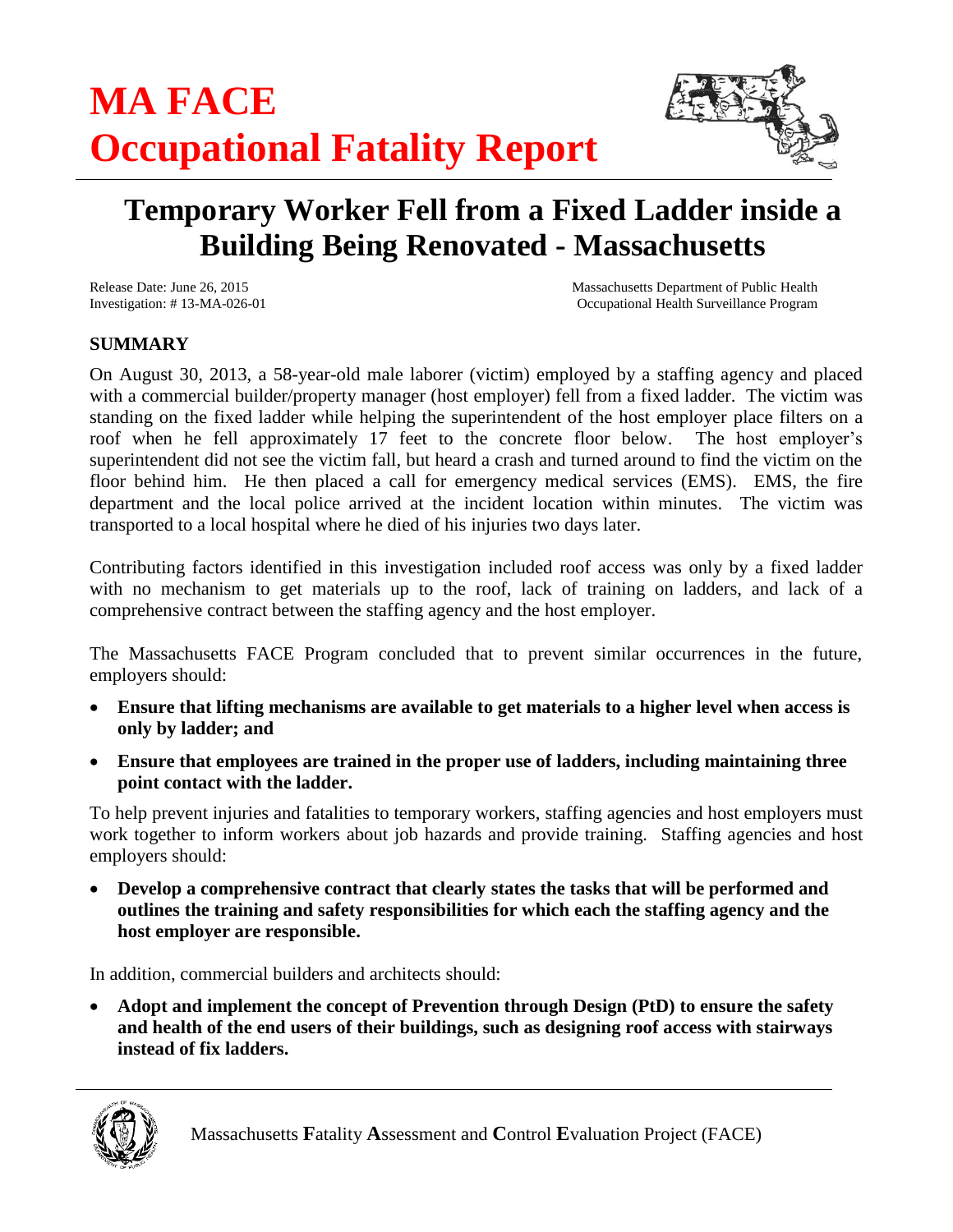#### **INTRODUCTION**

On November 7, 2013, the Massachusetts FACE Program was notified by the Occupational Safety and Health Administration that on the August 30, 2013, a male laborer was fatally injured after falling from a fixed ladder. On December 17, 2013, the Massachusetts FACE Program Director along with representatives from the Massachusetts Department of Labor Standards traveled to the staffing agency's office location and met with the office manager to discuss the incident. The police report, death certificate, information on both the staffing agency and the host employer, and the OSHA fatality and catastrophe report were reviewed during the course of the investigation.

## **STAFFING AGENCY**

The staffing agency had been in business for approximately 26 years at the time of the incident. The staffing agency had over 600 locations throughout all 50 states and Canada. The agency provided temporary labor to a wide range of industries, including, construction, hospitality, manufacturing, and retail. The staffing agency was registered with the state as required by law in Massachusetts (G.L. c. 140, Sec. 46A – 46R) and had workers' compensation insurance also required by law in Massachusetts (G.L. c. 152, Sec. 25A). Employees did not have union representation.

## **HOST EMPLOYER**

The host employer, a commercial builder and property manager, had been in business for 37 years and had approximately 100 employees. The host employer specialized in building retail stores, restaurants and banks. The host employer had offices in two states, neither of which were Massachusetts, but performed work in all 50 states. At the time of the incident, the host employer had one full-time employee, a superintendent, in Massachusetts for this job. Employees did not have union representation.

## **CONTRACT**

A contract between the staffing agency and host employer existed. The contract stated that the victim was being placed as a laborer to do light cleaning, such as sweeping, dusting, and light debris removal within a single floor location. The contract also stated that the host employer would have direct supervision of the victim and that the victim must be included in the host employer's safety program, including any site-specific training and personal protective equipment. In addition, the staffing agency conducted and documented multiple site evaluations at the restaurant location where the victim was placed.

#### **SAFETY PROGRAMS AND TRAINING**

The staffing agency had an Injury and Illness Prevention Program (I2P2) and provided its employees general safety training. After the training, a 30 question, open book, safety and health exam was administered to employees to ensure that each employee comprehended the training. It was reported that the victim was provided the safety training and took the exam. The staffing agency also provided basic personal protective equipment (PPE) to employees to be placed with host employers. The PPE supplied is based on the occupation and industry in which the employee is placed, and, in this case, the victim was supplied with at least gloves.

The host employer also had an I2P2 and provided training and PPE to its full-time employees. The victim was not a full-time employee and was provided neither training nor PPE. While the victim was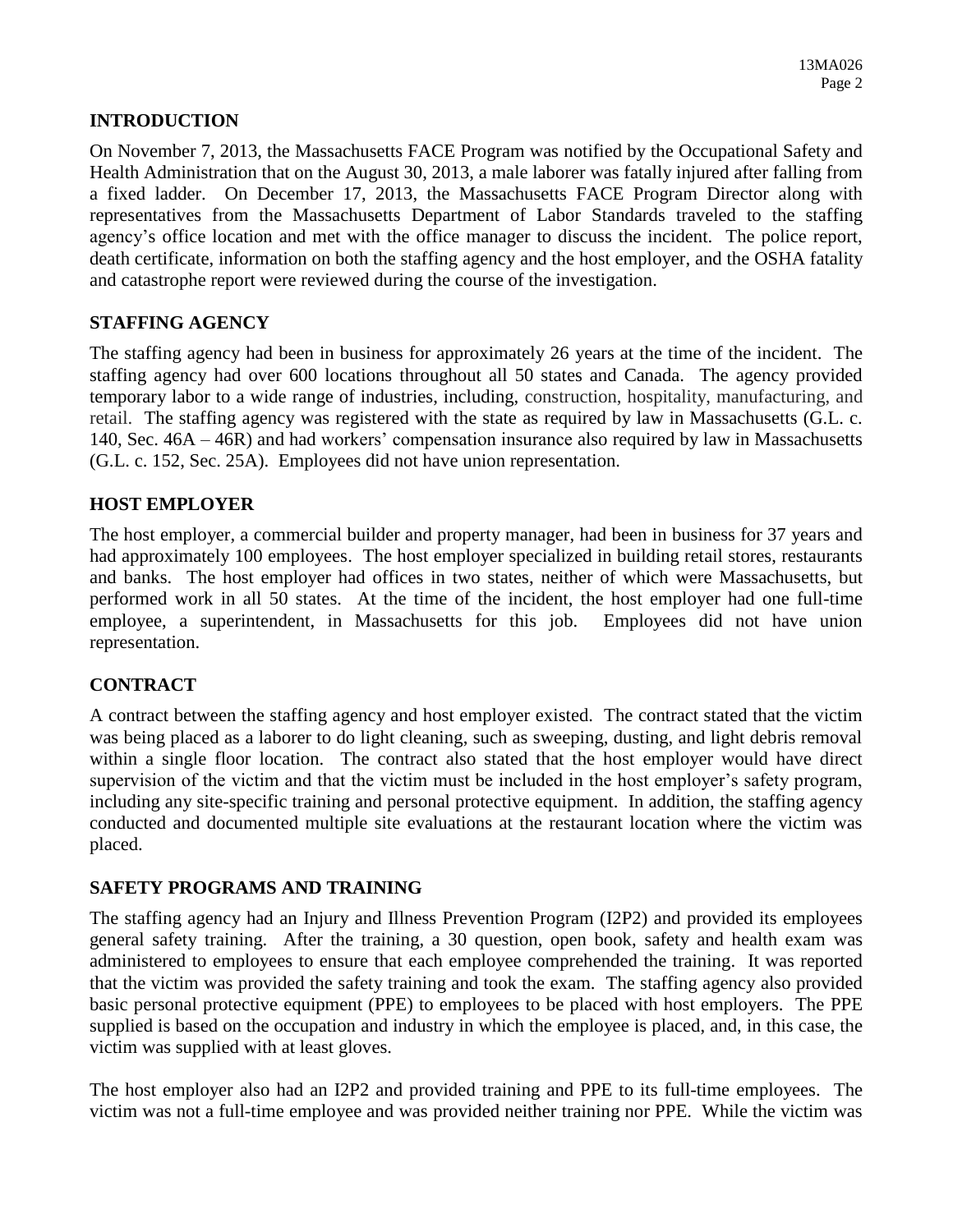placed with the host employer, the host employer had provided two toolbox trainings, but neither of these trainings had been on ladder safety. In addition, the sign-in sheets for these toolbox trainings did not include the victim's name, which would indicate that the victim was not present for the toolbox trainings.

## **VICTIM**

The victim was a 58-year-old laborer who was employed by a staffing agency and was placed with a commercial general contractor. The victim had been placed with the host employer for the two months leading up to the incident. The two months of work all took place at the incident location.

## **INCIDENT LOCATION**

The incident location was a suburban open-air shopping area with retail and restaurant space. The shopping area was comprised of five buildings, totaling 193,000 square feet of space and 32 retail units. The location of the incident was inside an existing retail unit that was previously being used to house a store (Figure 1). The unit was going through a complete renovation to accommodate a restaurant that was moving into the space. The restaurant had opened for service the day before the incident occurred.

The incident occurred inside a small room at the back of the restaurant. This room had a concrete floor and an 18 ½ foot vertical fixed ladder that was permanently attached to a wall. The fixed ladder had a 90 degree pitch and was used to access the building's roof through a roof hatch (Figure 2 and 3).

## **INVESTIGATION**

It appears that these light cleaning tasks as described in the contract, were the only tasks the victim was performing until the day of the incident. On the morning of the incident, the victim and the host employer's superintendent were at the restaurant location. One of the first tasks the victim and the superintendent were to perform that day was to service the restaurant's ventilation scrubber units, which were located on the building's roof. The ventilation scrubber units are designed for commercial kitchens and filter out grease vapor, smoke, particulates and odors that are generated during cooking. The ventilation scrubber's filter dimensions were 20 inches wide by 24 inches long by 1.5 inches high.

To get the ventilation scrubber filters to the roof, the host employer's superintendent told the victim to climb the fixed ladder and that he would then pass him the filters to place on the roof. Once all of the filters were on the roof, the plan was that they would both climb onto the roof and install the filters into the ventilation scrubbers.

At the time of the incident, the victim was standing on the fixed ladder, near the top, approximately 17 feet high. The host employer's superintendent climbed up a couple of rungs on the fixed ladder and handed the victim some filters. The victim placed these filters onto the roof through the roof hatch. The superintendent then, standing on the concrete floor with his back to the fixed ladder and the victim, leaned over to pick up some more filters when he heard a loud crash. The superintendent turned around to see the victim lying on the ground behind. The victim landed within three feet of the base of the fixed ladder between the ladder and the superintendent.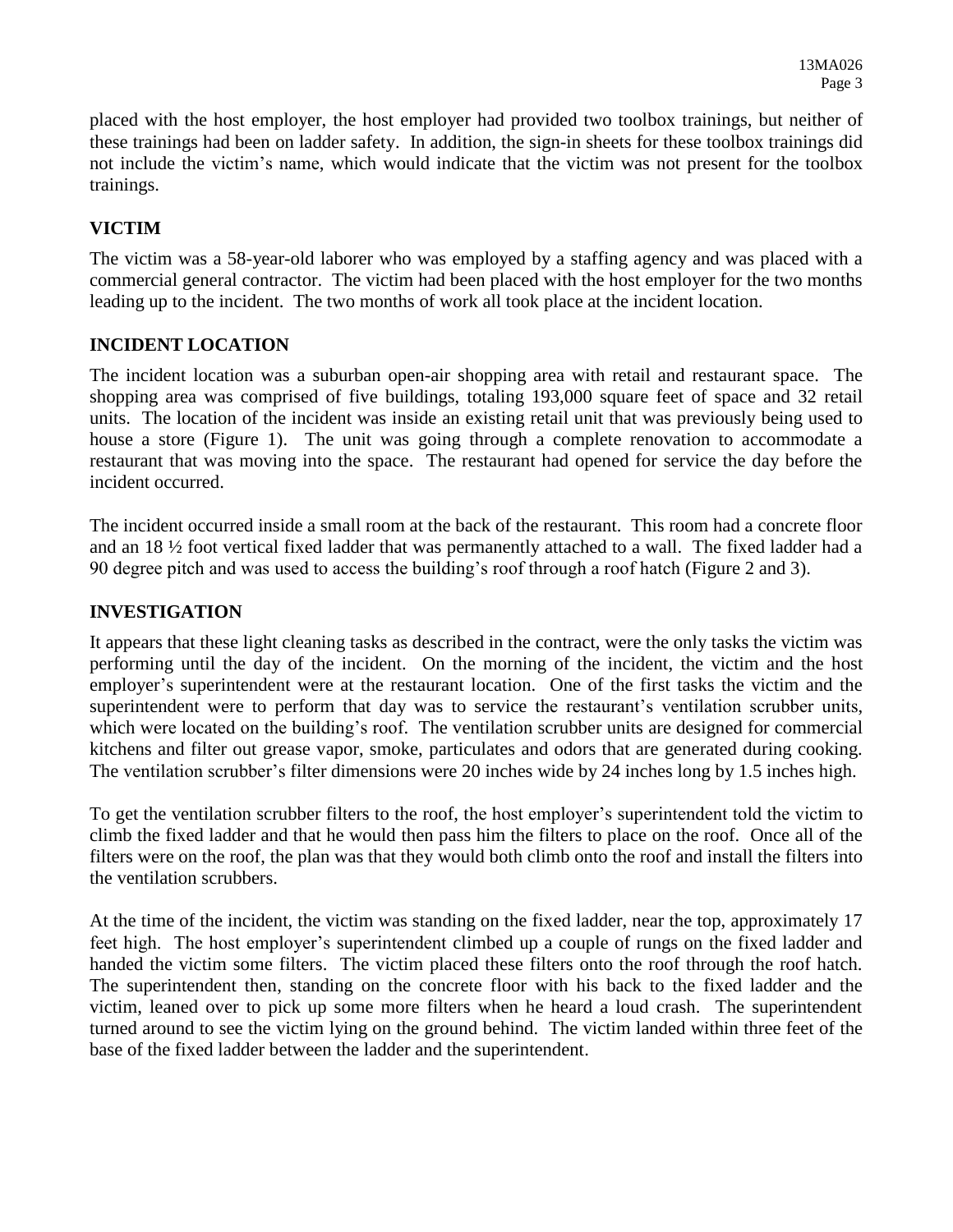The superintendent immediately placed a call for emergency medical services (EMS). EMS, the fire department and the local police arrived at the incident location within minutes. The victim was transported to a local hospital where he died of his injuries two days later.

## **CONTRIBUTING FACTORS**

Occupational injuries and fatalities are often the result of one or more contributing factors or key events in a larger sequence of events that ultimately result in the injury or fatality. The Massachusetts FACE team identified the following contributing factors in this incident.

- Access to the roof was only by a fixed ladder
- No mechanism to get materials up to the roof
- Lack of training on ladders by the host employer
- Lack of a comprehensive contract between the staffing agency and the host employer

## **CAUSE OF DEATH**

The medical examiner listed the cause of death as blunt force injury of head, chest.

## **RECOMMENDATIONS/DISCUSSION**

#### **Recommendation #1: Employers should ensure that lifting mechanisms are available to get materials to a higher level when access is only by ladder.**

**Discussion:** In this case, the only access to the building's roof was through a roof hatch via a fixed ladder. If a hoist or another mechanism was available to get the filters to the roof, this would have eliminated using the ladder to accomplish this task and might have prevented the incident. A hoist would have limited the amount of time the victim spent on the ladder, especially standing at the top of the ladder twisting his body placing the filters on the roof and grabbing the next load of filters, which contributed to his fall.

A lifting mechanism could be something as simple as a manual pulley (with a breaking system), or it could be something more complex like a motorized hoist. When a lifting mechanism is selected to be incorporated into a building, it must be made sure the system is installed properly and that all workers are trained on how to use the system. Both the installation and training tasks should be based on information from the manufacturer. Employers should also develop standard operating procedures (SOPs) for using the lifting mechanism.

To ensure that hoisting and lowering tasks are performed safely with the lifting mechanism, it is important that the SOPs include, but not be limited to: $<sup>1</sup>$ </sup>

- Developing clear verbal and hand signals so all employees can effectively communicate the hoisting instructions.
- Inspecting the pulley's components prior to each use.
- Securing the fall zone of the pulley to prevent others from being struck by the load.
- Ensuring the weight of the load does not exceed the capacity of the pulley system.
- Attaching and un-attaching the load safely.
- Ensuring that workers assigned to the fall zone never stand below a raised load and that these workers have plenty of space to stand clear of loads.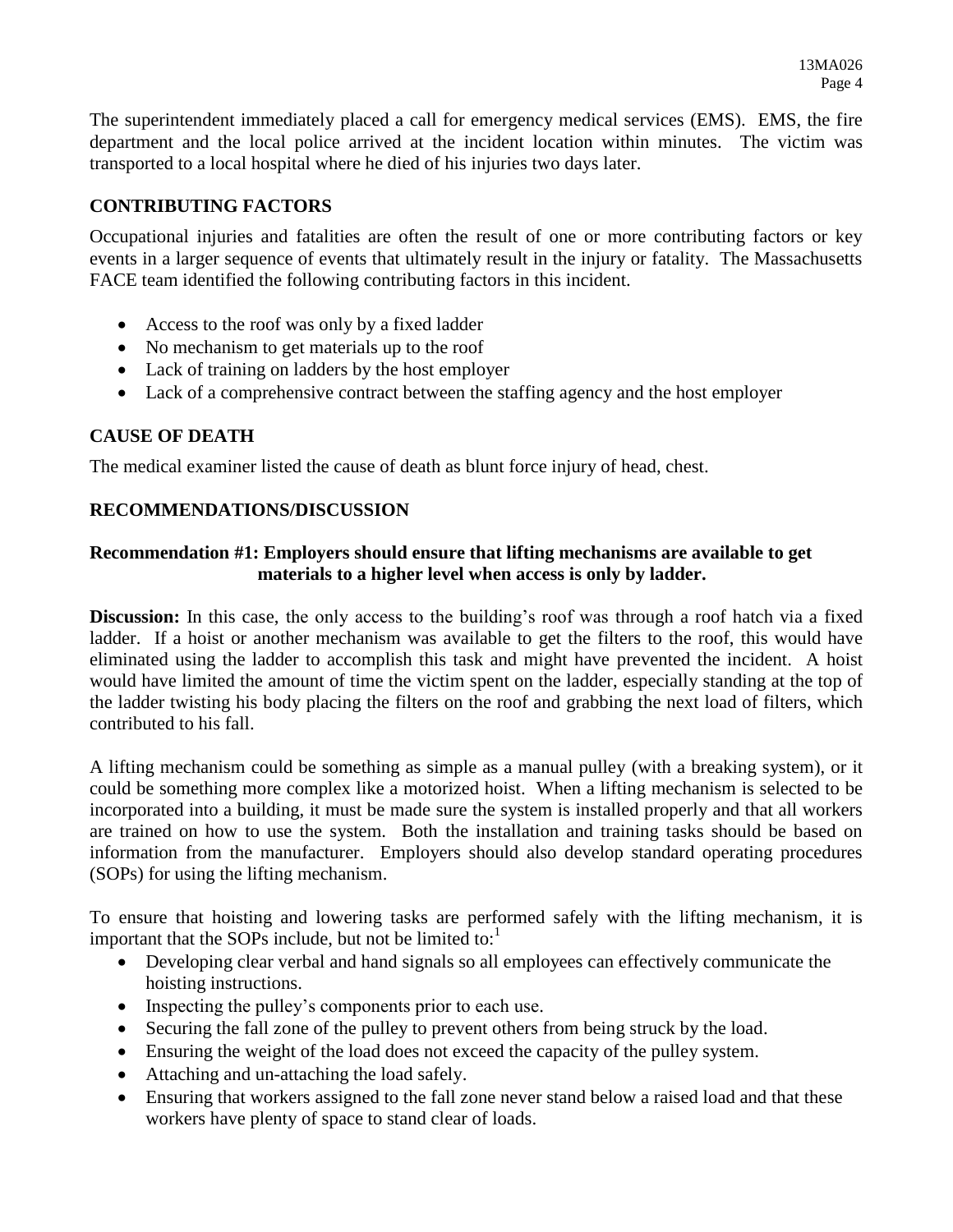Ensuring proper personal protective equipment is worn when using rope pulley systems, such as gloves, and hardhats.

## **Recommendation #2: Employers should ensure that employees are trained in the proper use of ladders, including maintaining three point contact with the ladder.**

**Discussion:** In this case, the victim was not provided training by the host employer on ladders and then he was asked to use a fixed ladder to complete a task. OSHA requires that employers provide training to employees about proper ladder use and safety. The OSHA regulation 1926.1060, *Training requirements* states that training on ladders shall enable each employee to recognize hazards related to ladders and shall train each employee in the procedures to be followed to minimize these hazards.<sup>2</sup> To help prevent injuries and fatalities while using ladders, training should include, but not be limited to:<sup>3</sup>

- Always using at least one hand to grasp the ladder (maintain three point contact with the ladder).
- Always face the ladder when climbing and descending the ladder.
- Never carry any object or load that may cause them to lose their balance and fall, use a tool belt or hoist to lift objects.
- Keeping centered between ladder side rails at all times ("belt buckle rule").
- Never overreach, lean, stretch, or make sudden moves while on the ladder.

All trainings and retraining, when necessary, should be performed by a competent person. OSHA defines a competent person as a person who, through training or knowledge, is capable of identifying existing and predictable hazards in the surroundings or working conditions that are unsanitary, hazardous, or dangerous to employees, and who has authorization to take prompt corrective measures to eliminate them. In addition, all training should be documented and the documentation should include who provided the training and their qualifications, the content of the training, workers who were trained, and the assessments of workers' comprehension of the training.

#### **Recommendation #3: Staffing agencies and host employers should develop a comprehensive contract that clearly states the tasks that will be performed and outlines the training and safety responsibilities for which each the staffing agency and the host employer are responsible.**

**Discussion:** To help prevent injuries and fatalities to temporary workers, staffing agencies and host employers must work together. This includes ensuring temporary workers are not assigned tasks that are beyond the scope of work in the contract and informing temporary workers about job hazards and provide them with training. This can be accomplished by developing a comprehensive contract that clearly outlines the tasks to be performed and the safety responsibilities for which each the staffing agency and the host employer are responsible. $4,5$ 

In this case, there was a contract between the staffing agency and the host employer, which included that the temporary worker be provided with site specific training. The contract could have been more comprehensive and included specifics, such as prohibiting the use of ladders. In addition, staffing agencies have due diligence to ensure that the items outlined in the contract are being adhered too. In this case, although training was referenced in the contract, the victim was not being provided the trainings the host employer was providing to full-time employees.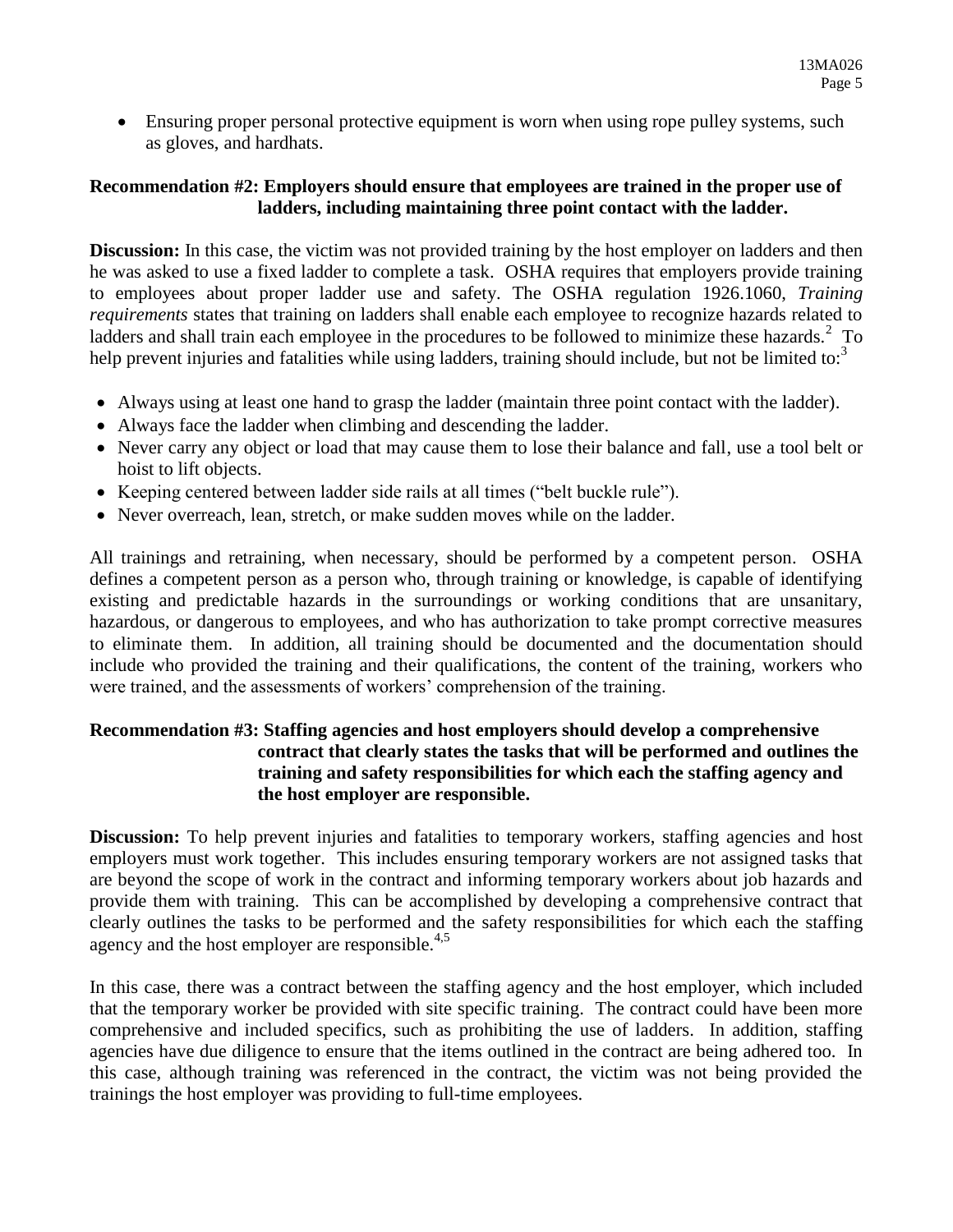Contracts between staffing agencies and host employers should:

- Outline the specific tasks the temporary worker will be performing and state that the host employer will contact the staffing agency prior to altering the temporary workers scope of work;
- Describe who will provide both the general and the site-specific training for workers;
- List anticipated tasks and necessary personal protective equipment (PPE) for temporary workers, including who will provide it; and
- Designate agency and host point persons and provide the temporary workers with their names and phone numbers to contact with concerns that arise.

Once the contract is completed and signed, it should be reviewed with the temporary worker and they should receive a copy of the contract.

Host employers typically have the primary obligation to provide workplaces free of recognized hazards. The following is a general breakdown of responsibilities for both staffing agencies and host employers.

Staffing agencies should:

- Inquire about safety conditions at sites where they will be placing temporary workers;
- Provide general safety information to temporary workers in the language that they best understand;
- Make arrangements with host employers to ensure they provide temporary workers with site and job-specific safety training;
- Provide workers' compensation insurance and contact information to employees; and
- Record injuries/illnesses for temporary workers directly supervised on a day-to-day basis by the staffing agency.

Host employers should:

- Perform a work site hazard assessment to determine if hazards are present, or likely to be present, and then take steps to eliminate or control these identified hazards.
- Provide site and job-specific safety training to temporary workers in the language that they best understand. Training should include, but should not be limited to:
	- o Ladder safety and fall protection;
	- o Safe operating procedures of equipment including location of emergency stops, and when and how to implement lockout/tagout procedures;
	- o Safe handling of chemicals to be used; and
	- o Site-specific emergency procedures.
- Provide workers with PPE for site-specific hazards, and train workers on how to properly fit and use PPE; and
- Record injuries/illnesses for temporary workers directly supervised on a day-to-day basis by the site employers.

It is important that both the staffing agency and the host employer recognize and understand their shared responsibilities and work together to assure workers are safe.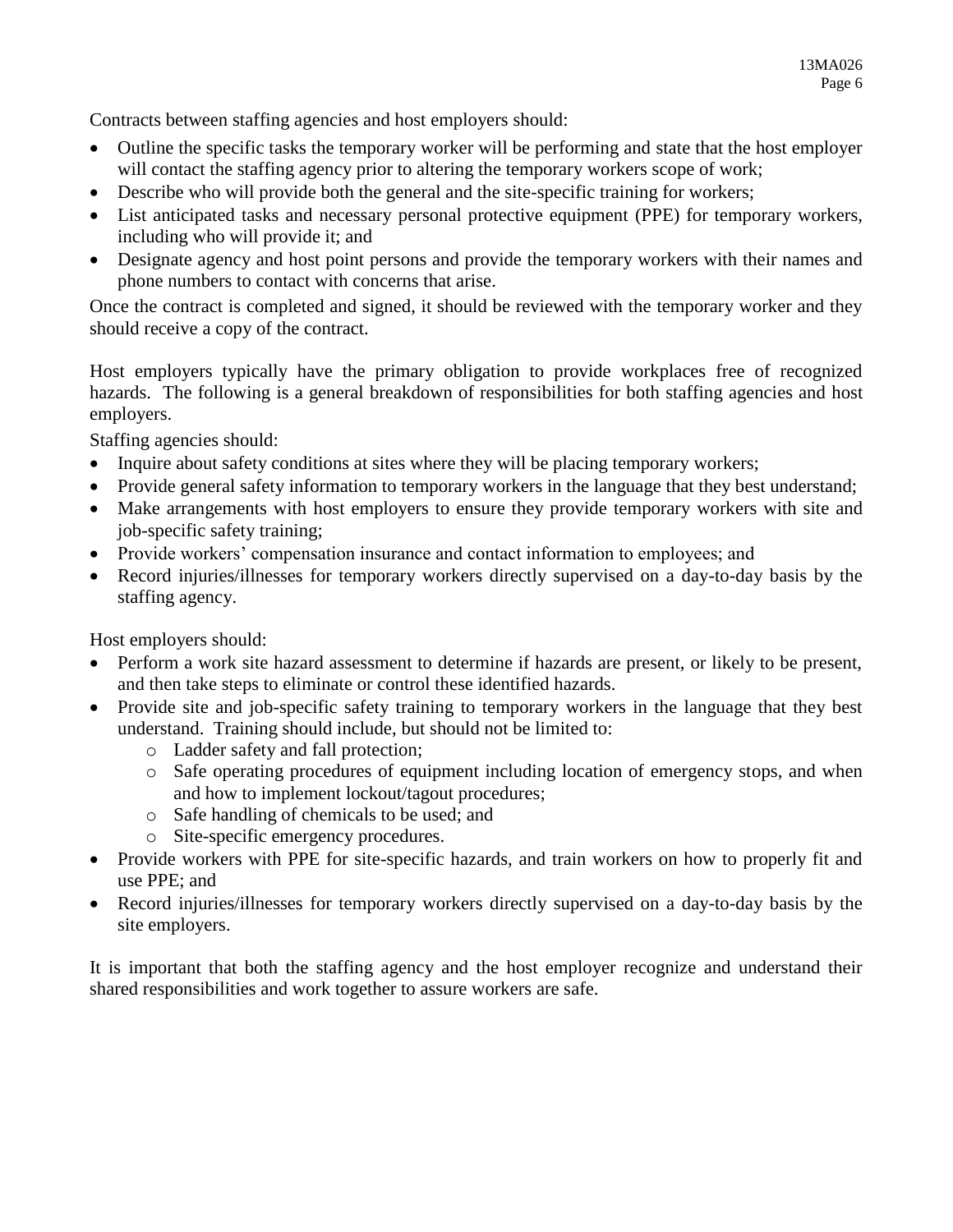#### **Recommendation #4: Commercial builders and architects should adopt and implement the concept of Prevention through Design (PtD) to ensure the safety and health of all individuals who will interact with their buildings, such as designing roof access with stairways instead of fix ladders.**

**Discussion:** The concept of Prevention through Design (PtD), as it would relate to commercial builders and architects, is addressing safety and health needs during the design process to prevent or minimize hazards that could result in injuries, illnesses and fatalities to workers and tenants of the building.<sup>6</sup> Applying PtD during the design phase of a new building or a building being renovated would initiate the process of thinking about how the building functions and all of the individuals that would come in contact or interact with the building to identify potential hazards. Once potential hazards are identified, the design can be altered to eliminate these hazards protecting the construction workers during the building phase, the tenants that will inhabit the building, and the workers performing building maintenance tasks.

In this case, the building where the incident occurred was an existing building that was completely renovated to accommodate the needs of the restaurant that was taking over the space. This renovation included adding multiple ventilation scrubber units for the restaurant on the roof. With the addition of these units on the building's roof it increased the number of times workers would have to access the roof via the fixed ladder through the roof hatch to service these units.

During the design phase for the renovation of this building, if PtD was applied it could have been determined that alternate access to the roof was needed, especially because the plan was to add multiple scrubbing ventilation units to the rooftop. The alternate access to the roof could have been in the form of a stairway leading to the roof. The addition of a stairway to the roof would eliminate all of the fall-related and other hazards that ladders introduce to a work setting.

## **REFERENCES**

1. Code of Federal Regulations, 29 CFR 1926.554 Overhead hoists. Washington DC: U.S. Printing Office, Office of the Federal Register.

2. OSHA. Code of Federal Regulations. 29 CFR 1926.1060. Training requirements. Washington, DC: U.S. Printing Office, Office of the Federal Register.

3. OSHA. Code of Federal Regulations. 29 CFR 1926.1053. Ladders. Washington, DC: U.S. Printing Office, office of the Federal Register.

4. Massachusetts FACE project, FACE Facts, Temporary Agencies and Worksite Employers Share Responsibility for Keeping Temporary Workers Safe, April 2012. www.mass.gov/eohhs/docs/dph/occupational-health/temp-workers.pdf. Date accessed: March 9, 2015.

5. OSHA/NIOSH. Recommended Practices: Protecting Temporary Workers, 2014. www.osha.gov/Publications/OSHA3735.pdf. Date accessed: March 9, 2015.

6. NIOSH Program Portfolio: Prevention Through Design. www.cdc.gov/niosh/topics/ptd. Date accessed: March 31, 2015.